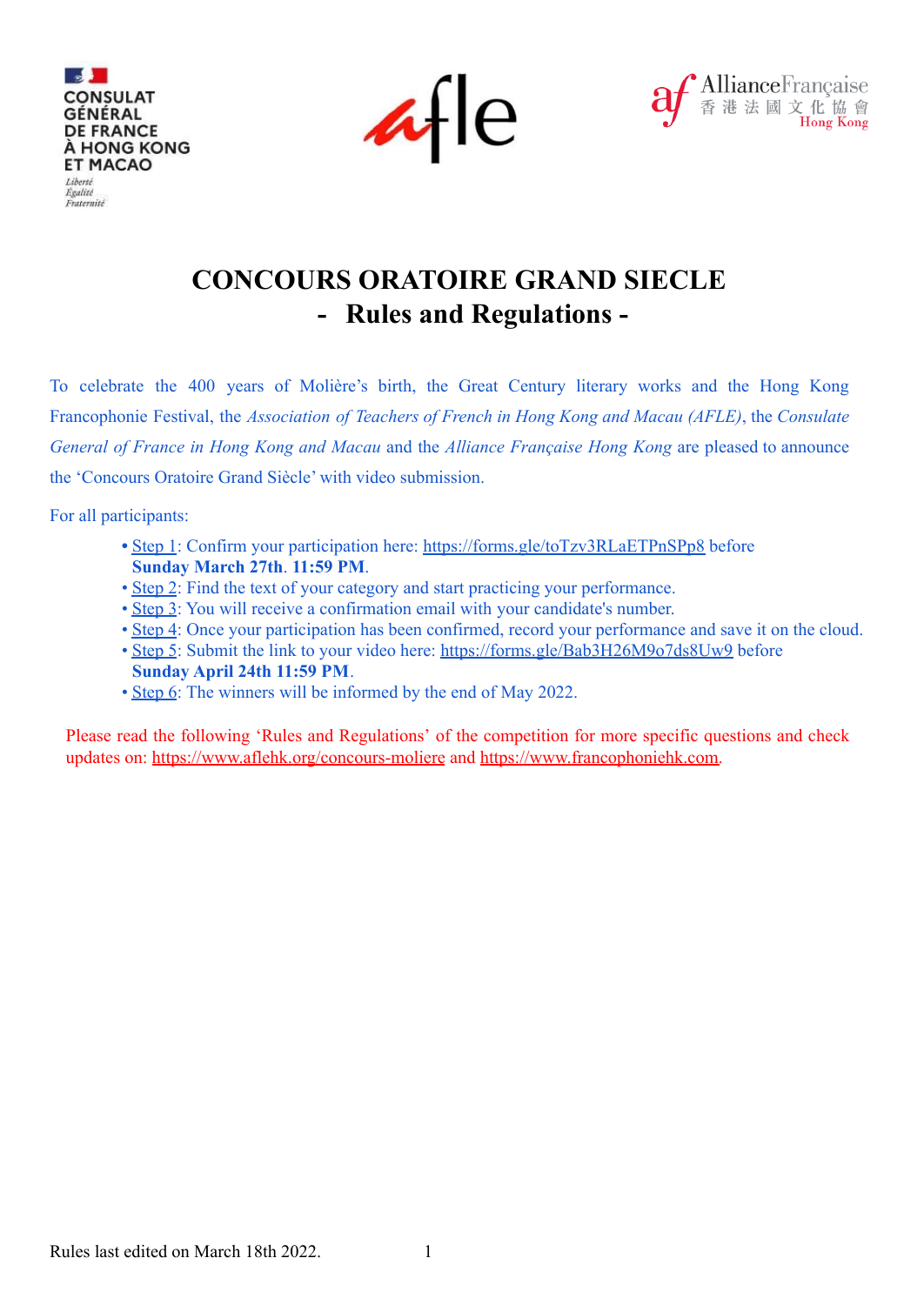## **1. REQUIREMENTS FOR PARTICIPATION**

- 1.1 All participants must be primary schools and secondary schools French learners and invited by the organizers (*AFLE*, *The French Consulate* and the *Alliance Française de Hong Kong*).
- 1.2 Submission of an entry implies consent from the participants to strictly observe these Rules and Regulations.

1.3 Any entry that is disqualified (before or after the competition) for failing above requirements will not be informed separately.

## **2. ENROLMENT**

- 2.1 Participants must confirm their participation and later, send the link to their performance using the online forms (as indicated above).
- 2.2 Participants should use their names identical to that of their HKID/birth certificates.
- 2.3 Substitution or swapping of participants, and change of names or competition category will not be permitted after the submission of entry forms.
- 2.4 Participants must work with the text allocated to them according to their education level (Primary or Secondary) and their level of French (native / non native).
- 2.5 AFLE and the Consulate reserve the right to reject any incomplete, incorrect or late entries.

### **3. REGULATIONS**

#### **3.1 General Rules**

- 3.1.1 Amendments may be made and will be posted on the AFLE website before the competition. AFLE and the Consulate reserve the right to make any amendments to the competition documents at any time. Participants should always refer to the amendments uploaded to the website for updates.
- 3.1.2 Each video submission will be adjudicated by a jury of 3 persons (1 representative for AFLE, 1 representative for the Consulate and 1 representative for Alliance Française de Hong Kong) and awarded placing accordingly. There will only be 1 Champion per category. No second or third place will be awarded.
- 3.1.3 AFLE and the Consulate reserve the right to make changes, modifications and cancellations of any arrangements for the Competition as it may deem necessary or expedient.

### **3.2 Competition Materials**

All necessary documents are provided on the competition's web page (<https://www.aflehk.org/concours-moliere>).

### **3.3 Rules for Different Categories**

#### 3.3.1 Primary school level (Native and Non-Native)

Fable excerpts must be memorized and recited. Participants should begin by saying, **in French,** their name, school and the title and name of the author of the piece. Movements, props and costumes are allowed. Modification of the text (duplication of words, singing…) is not allowed. The primary school level competition is a solo competition.